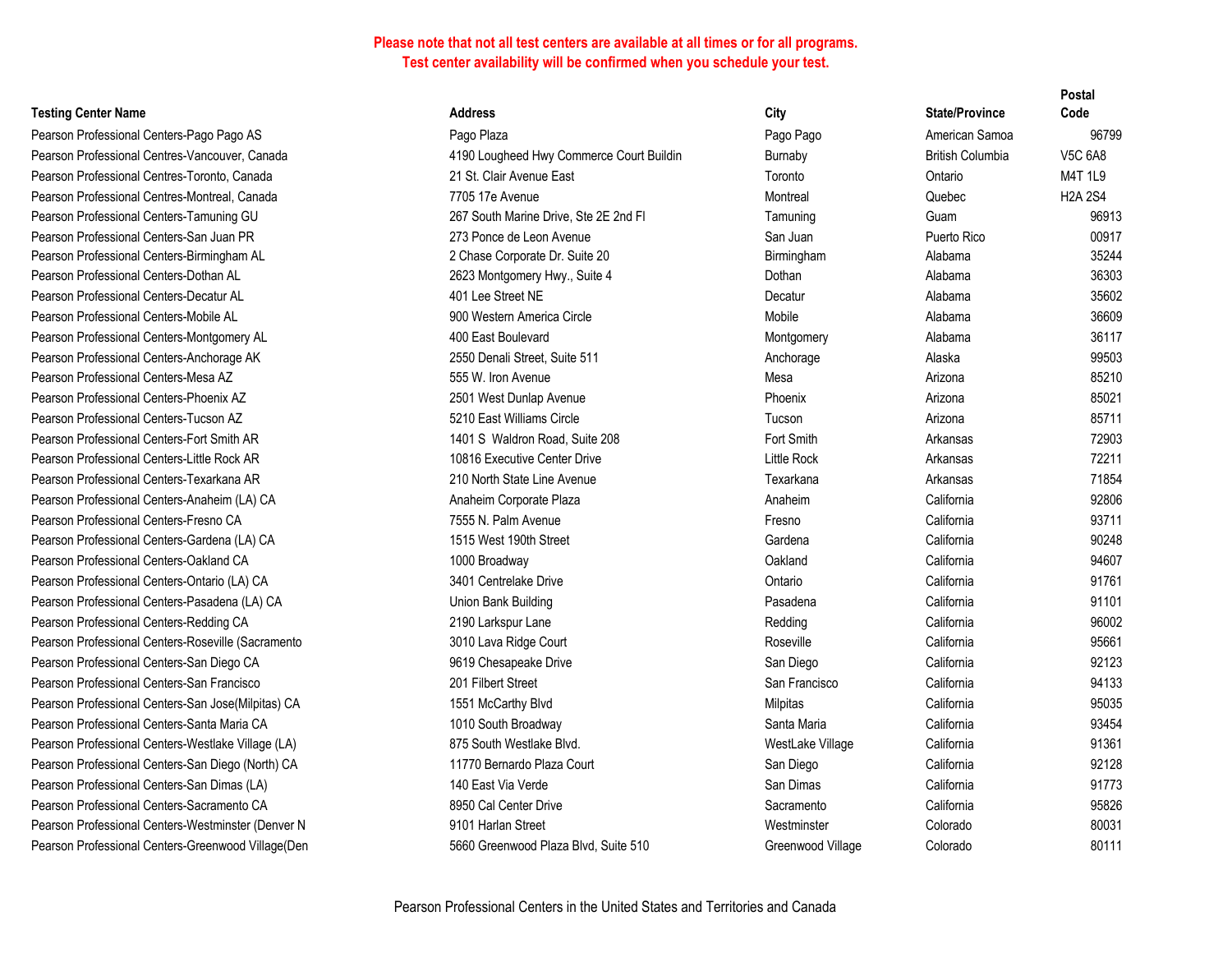#### **Testing Center Name <b>Address Address Address**

Pearson Professional Centers-Pueblo CO 41 Montes 41 Montes Pearson Professional Centers-Wethersfield (Hartfor 100 Great Measurement of Meadow Road Wetherstein 06109 Gre Pearson Professional Centers-Wallingford (New Have 35 Thorpe Avenue Wallingford Connecticut 064922 Pearson Professional Centers-Norwalk CT 20 Gloven Avenue Norwalk Connecticut 068500 Pearson Professional Centers-Dover DE 1012 College Road, Suite 1012 College Road, Suite 104 Dover De Pearson Professional Centers-Newark (Wilmington)DE 111 Continents Pearson Professional Centers-Washington DC 1615 L Pearson Professional Centers-Plantation (Ft Laud) 1000 South Professional Centers-Plantation (Ft Laud) Pearson Professional Centers-Gainesville FL 201 SE Pearson Professional Centers-Jacksonville FL 8659 Bay Pearson Professional Centers-Miami FL 8615-8615-8615-8615-8615 Pearson Professional Centers-Orlando FL 1707 Orlando 328099 Pearson Professional Centers-Port Charlotte Florida 34 Hwy 1777 Tamiami Trail (41 Hwy) Port Charlotte Florida 33 Pearson Professional Centers-Tallahassee FL 3286-2 Pearson Professional Centers-Tampa FL 3922 Coconut Palm Drive Tampa Florida 33622 Coconu Pearson Professional Centers-Deerfield Beach, FL 1191 East New 2019 1191 East New 2019 Pearson Professional Centers-St. Petersburg, FL Baypoint Commerce Center St. Petersburg, FL Pearson Professional Centers-Altamonte Springs **237 South Westman** 237 South Westman 32714 Pearson Professional Centers-Albany GA 2410 W Pearson Professional Centers-Atlanta (South)GA 3420 N Pearson Professional Centers-Atlanta (North) GA 1117 Pe Pearson Professional Centers-Augusta GA **Canadian Street, Suite 640** Cone 10th Street, Suite 640 Augusta 3090101 Pearson Professional Centers-Macon GA 4885 Riverside Macon Georgia 31210 Macon 4885 Riverside Macon Georgia 31210 Pearson Professional Centers-Savannah GA 785 King George Blvd, Suite C Savannah G Pearson Professional Centers-Honolulu HI 3049 Ualena Street Honorate Street Honorate Street Honorate Street Ho Pearson Professional Centers-Boise ID 1951 South Saturn Way, Suite 200 Boise 1951 South School 83709 Pearson Professional Centers-Marion IL 103 Airway Drive Marion 103 Air Pearson Professional Centers-Peoria IL 4507 N. Pearson Professional Centers-Schaumburg (ChicagoNW 1827 W Pearson Professional Centers-Springfield IL 3000 Professional Drive Springfield IL Pearson Professional Centers-Chicago (Wacker Drive 111 E. Pearson Professional Centers-Chicago Financial Dis 200 West Adams 200 West Adams Adams Adams Street Chicago I Pearson Professional Centers-Fort Wayne IN 9921 Dupont Circle Drive West, Suite 140 Fort Wayne IN Pearson Professional Centers-Merrillville IN 8585 Broadway Merrilly Merrilly Merrilly Merrilly Merrilly Merrill Pearson Professional Centers-Indianapolis IN 3500 D Pearson Professional Centers-Terre Haute IN 630 Wa

|                                    |                   |                       | Postal |
|------------------------------------|-------------------|-----------------------|--------|
| S:                                 | City              | <b>State/Province</b> | Code   |
| tebello Road                       | Pueblo            | Colorado              | 81001  |
| eat Meadow Road                    | Wethersfield      | Connecticut           | 06109  |
| rpe Avenue                         | Wallingford       | Connecticut           | 06492  |
| rer Avenue                         | Norwalk           | Connecticut           | 06850  |
| ollege Road, Suite 104             | Dover             | Delaware              | 19904  |
| ntinental Drive                    | Newark            | Delaware              | 19713  |
| <b>Street NW</b>                   | Washington        | District Of Columbia  | 20036  |
| outh Pine Island Road              | Plantation        | Florida               | 33324  |
| 2nd Avenue                         | Gainesville       | Florida               | 32601  |
| aypine Road, Suite 305             | Jacksonville      | Florida               | 32256  |
| 617 South Dixie Highway            | Miami             | Florida               | 33143  |
| rlando Central Parkway,            | Orlando           | Florida               | 32809  |
| amiami Trail (41 Hwy)              | Port Charlotte    | Florida               | 33948  |
| <b>Wednesday Street</b>            | Tallahassee       | Florida               | 32308  |
| oconut Palm Drive                  | Tampa             | Florida               | 33619  |
| ast Newport Center Drive           | Deerfield Beach   | Florida               | 33442  |
| nt Commerce Center                 | St. Petersburg    | Florida               | 33702  |
| uth Westmonte Drive                | Altamonte Springs | Florida               | 32714  |
| estgate Drive                      | Albany            | Georgia               | 31707  |
| orman Berry Rd.                    | Atlanta           | Georgia               | 30354  |
| erimeter Center West               | Atlanta           | Georgia               | 30338  |
| th Street, Suite 640               | Augusta           | Georgia               | 30901  |
| iverside Drive                     | Macon             | Georgia               | 31210  |
| g George Blvd, Suite C             | Savannah          | Georgia               | 31419  |
| alena Street                       | Honolulu          | Hawaii                | 96819  |
| outh Saturn Way, Suite 200         | Boise             | Idaho                 | 83709  |
| way Drive                          | Marion            | <b>Illinois</b>       | 62959  |
| . Sterling Ave                     | Peoria            | <b>Illinois</b>       | 61615  |
| Valden Office Sq.                  | Schaumburg        | <b>Illinois</b>       | 60173  |
| rofessional Drive                  | Springfield       | <b>Illinois</b>       | 62703  |
| Wacker Drive                       | Chicago           | <b>Illinois</b>       | 60601  |
| est Adams Street                   | Chicago           | <b>Illinois</b>       | 60606  |
| upont Circle Drive West, Suite 140 | Fort Wayne        | Indiana               | 46825  |
| roadway                            | Merrillville      | Indiana               | 46410  |
| ePauw Blvd. Bldg 2, Fl 8, Ste 2080 | Indianapolis      | Indiana               | 46268  |
| ibash Avenue                       | Terre Haute       | Indiana               | 47807  |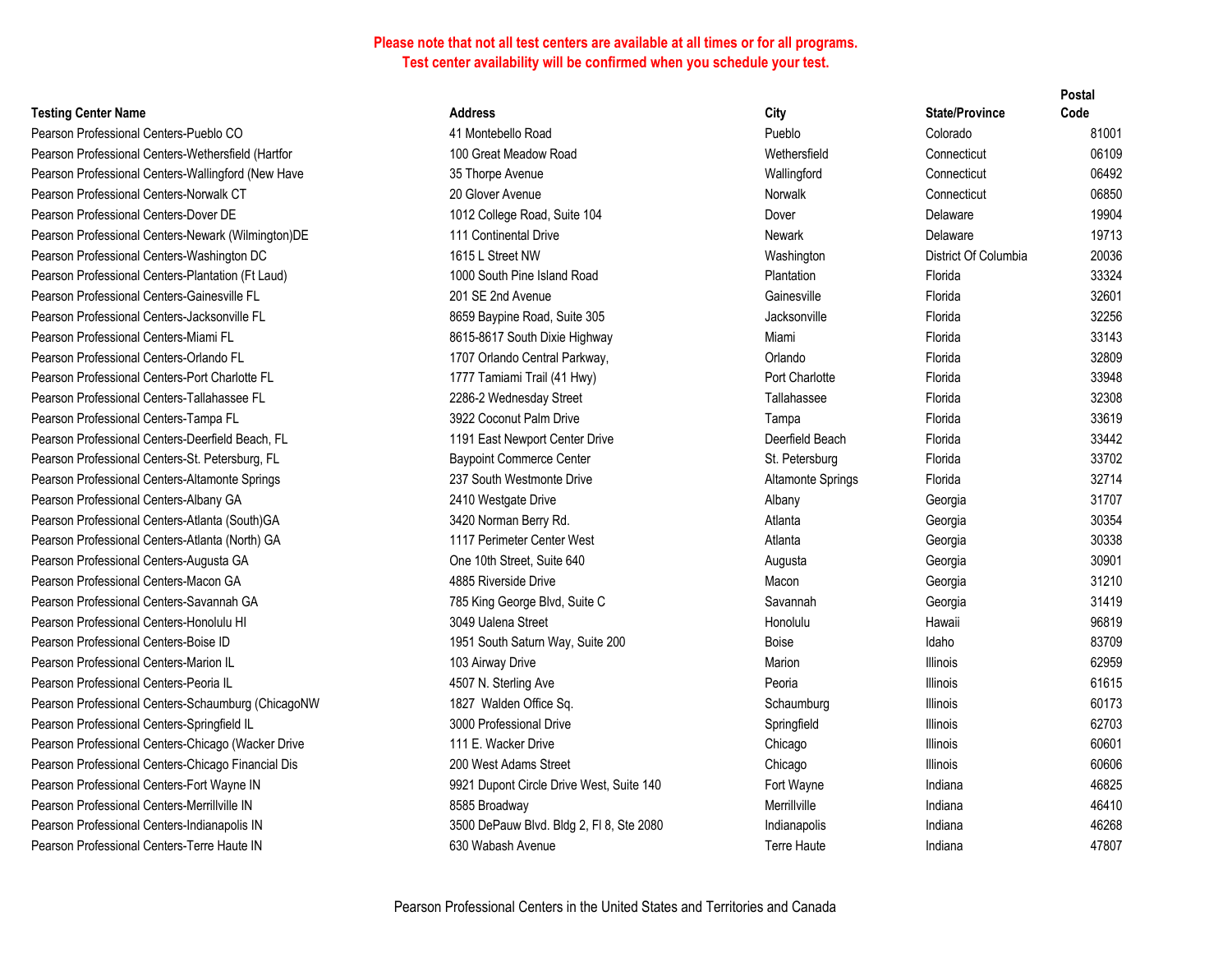#### **Testing Center Name <b>Address Address**

Pearson Professional Centers-Evansville IN 4424 Vogel Road, 602 Europe 4424 Vogel Road, Suite 402 Evansville IN Pearson Professional Centers-Indianapolis (West) 2629 Waterfront Parkway East Drive Indiana 46214 Pearson Professional Centers-West Des Moines IA 3737 Woodland Pearson Professional Centers-Coralville (Iowa City Wells Fargo Building 327 2nd Street Coralville Iowa 521 2nd Street Coralville Iowa 521 2nd Street Coralville Intervention 32241 2nd Street Coralville Intervention 322412 2 Pearson Professional Centers-Sioux City IA 4300 S. Lakeport 31300 S. Lakeport Sioux City IA Pearson Professional Centers-Davenport (QuadCities 100 East Kimberly Road, Suite 401 Davenport Iowa 528066 Pearson Professional Centers-Topeka KS 4125 SW Gage Pearson Professional Centers-Wichita KS 7701 E. Kellogg Pearson Professional Centers-Hays KS 205 E. 7th St. Pearson Professional Centers-Louisville KY 1941 Bishop Lane 1941 Bishop Lane Louisville KY Pearson Professional Centers-Lexington KY 2317 Alumni Park Plaza Lexington KY Pearson Professional Centers-Baton Rouge LA 5555 Hilton Ave Pearson Professional Centers-Metairie LA 2800 Veterans 2800 Veterans Pearson Professional Centers-Shreveport LA 920 Pierremont Pearson Professional Centers-Bangor ME 10 Ridgewood 10 Ridgewood Pearson Professional Centers-Westbrook (Portland) 201 Main Street Pearson Professional Centers-Baltimore MD 3108 Lord Baltimore MD Pearson Professional Centers-Bethesda MD 4350 Fast West Pearson Professional Centers-Columbia MD 9891 Broken Land Parkway Columbia Maryland 2004 Pearson Professional Centers-Salisbury MD 1315 Mt. Hermon Road Salisbury Maryland 2015 Mt. Hermon Road Salisbury M Pearson Professional Centers-Boston MA 295 Devonshire Street Boston Massachusetts 02110 1295 Devonshire Pearson Professional Centers-Waltham (Boston West) 1601 Trapelo R Pearson Professional Centers-Springfield MA 1414 Main st. Pearson Professional Centers-Worcester MA 255 Park Avenue Worcester Massachusetts 016099 Pearson Professional Centers-Boston (Back Bay) Park Square Boston Massachusetts Park Square Pearson Professional Centers-Ann Arbor MI Burlington Office Center I Ann Arbor Michigan 48108810810810810810810 Pearson Professional Centers-Grand Rapids MI 161 Ottawa Ave Pearson Professional Centers-Southfield (Detroit) 26555 Evergreen Rearson Roses Pearson Professional Centers-Troy (Detroit) MI 888 W. Big Bearer Research Assembly Michigan 48084 W. Pearson Professional Centers-Lansing MI 3390 Pine Tree Pearson Professional Centers-Marquette MI 290 Rublein Str Pearson Professional Centers-Hermantown (Duluth)MN 4815 West Arrowhead A Pearson Professional Centers-Eagan (MinneapolisSE) 3459 Washington Drive, Suite 107 Eagan Minnesota 5 Pearson Professional Centers-Brooklyn Park (MPLS) 7101 Northland Pearson Professional Centers-Rochester MN 1544 Greenview 1544 Greenview Pearson Professional Centers-Bloomington (MPLS) 5601 Green Valley Bloomington Minnesota 5601 Green Valley

|                       | City                 | <b>State/Province</b> | Code  |
|-----------------------|----------------------|-----------------------|-------|
| ad, Suite 402         | Evansville           | Indiana               | 47715 |
| t Parkway East Drive  | Indianapolis         | Indiana               | 46214 |
| l Ave                 | West Des Moines      | lowa                  | 50266 |
| ilding 327 2nd Street | Coralville           | lowa                  | 52241 |
| эrt                   | Sioux City           | lowa                  | 51106 |
| erly Road, Suite 401  | Davenport            | lowa                  | 52806 |
| Center Drive          | Topeka               | Kansas                | 66604 |
|                       | Wichita              | Kansas                | 67207 |
|                       | Hays                 | Kansas                | 67601 |
| ine                   | Louisville           | Kentucky              | 40218 |
| ark Plaza             | Lexington            | Kentucky              | 40517 |
| ะ. Suite 430          | <b>Baton Rouge</b>   | Louisiana             | 70808 |
| Blvd.                 | Metairie             | Louisiana             | 70002 |
| : Road                | Shreveport           | Louisiana             | 71106 |
| Drive                 | Bangor               | Maine                 | 04401 |
| t                     | Westbrook            | Maine                 | 04092 |
| more Dr               | <b>Baltimore</b>     | Maryland              | 21244 |
| t Highway             | <b>Bethesda</b>      | Maryland              | 20814 |
| and Parkway           | Columbia             | Maryland              | 21046 |
| on Road               | Salisbury            | Maryland              | 21804 |
| Street ؛              | <b>Boston</b>        | <b>Massachusetts</b>  | 02110 |
| oad:                  | Waltham              | <b>Massachusetts</b>  | 02451 |
|                       | Springfield          | <b>Massachusetts</b>  | 01144 |
| лe                    | Worcester            | <b>Massachusetts</b>  | 01609 |
|                       | <b>Boston</b>        | <b>Massachusetts</b>  | 02116 |
| e Center I            | Ann Arbor            | Michigan              | 48108 |
| WN e                  | <b>Grand Rapids</b>  | Michigan              | 49503 |
| en Rd.                | Southfield           | Michigan              | 48076 |
| ıver Rd               | Troy                 | Michigan              | 48084 |
| Road                  | Lansing              | Michigan              | 48911 |
| eet                   | Marquette            | Michigan              | 49855 |
| whead Road            | Hermantown           | Minnesota             | 55811 |
| on Drive, Suite 107   | Eagan                | Minnesota             | 55122 |
| Circle                | <b>Brooklyn Park</b> | Minnesota             | 55428 |
| ี <i>w</i> Drive SW   | Rochester            | Minnesota             | 55902 |
| lley Dr               | Bloomington          | Minnesota             | 55437 |
|                       |                      |                       |       |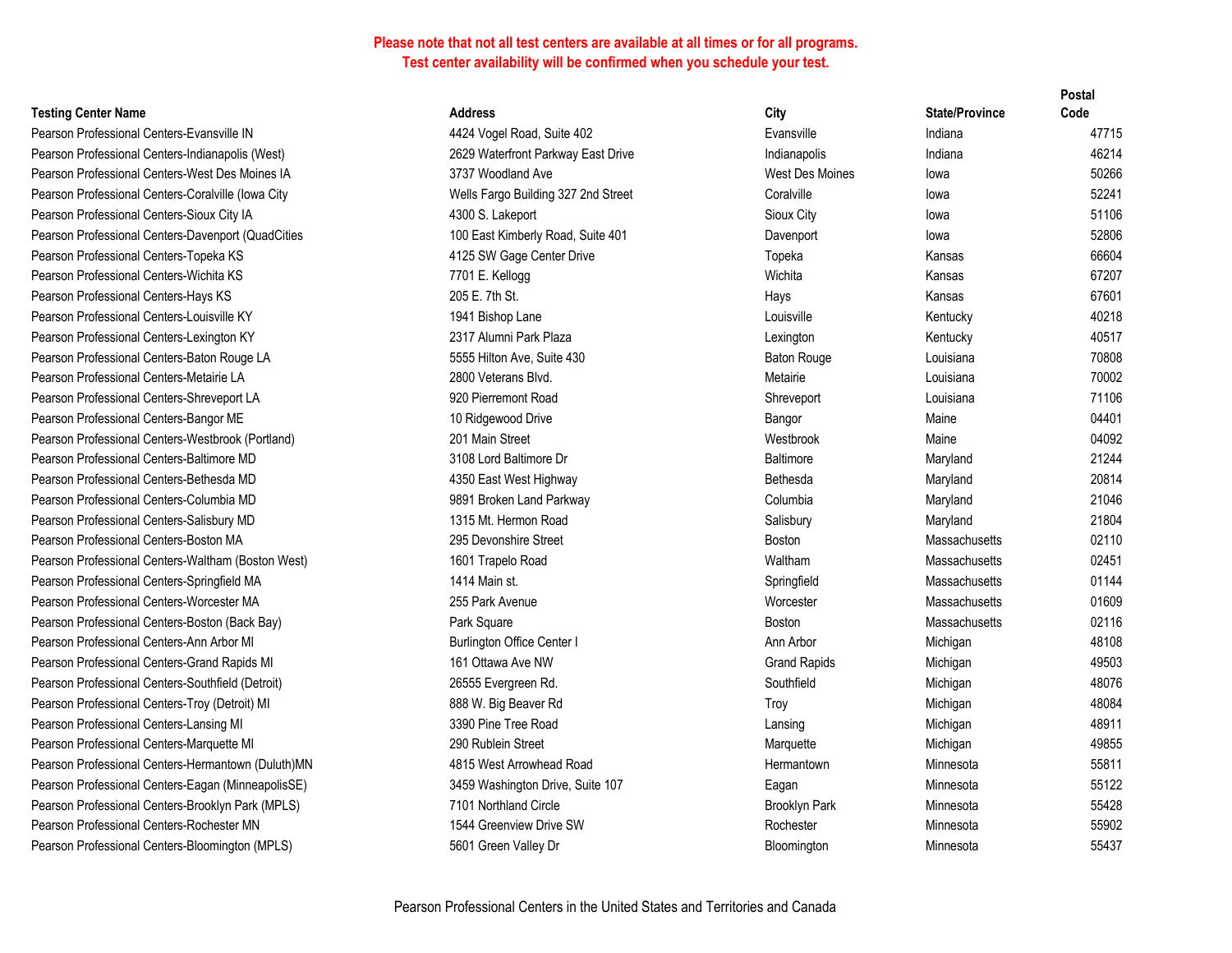| <b>Testing Center Name</b> |  |  |
|----------------------------|--|--|
|----------------------------|--|--|

|                                                    |                                     |                      |                       | r νəιαι |
|----------------------------------------------------|-------------------------------------|----------------------|-----------------------|---------|
| <b>Testing Center Name</b>                         | <b>Address</b>                      | City                 | <b>State/Province</b> | Code    |
| Pearson Professional Centers-Ridgeland (Jackson)MS | 1755 Lelia Drive                    | Jackson              | Mississippi           | 39211   |
| Pearson Professional Centers-Tupelo MS             | 431 W. Main Street                  | Tupelo               | Mississippi           | 38801   |
| Pearson Professional Centers-Columbia MO           | 3610 Buttonwood Drive, Suite 102A   | Columbia             | Missouri              | 65201   |
| Pearson Professional Centers-Kansas City MO        | 9200 Ward Parkway                   | Kansas City          | Missouri              | 64114   |
| Pearson Professional Centers-Springfield MO        | 2833 (A) East Battlefield           | Springfield          | Missouri              | 65804   |
| Pearson Professional Centers-St Louis MO           | 1600 S. Brentwood Blyd              | St. Louis            | Missouri              | 63144   |
| Pearson Professional Centers-St. Louis South       | 10805 Sunset Office Drive           | St. Louis            | Missouri              | 63127   |
| Pearson Professional Centers-Kansas City MO (East) | 4240 Blue Ridge Blvd.               | Kansas City          | Missouri              | 64133   |
| Pearson Professional Centers-Billings MT           | 404 North 31st St, Suite 230        | <b>Billings</b>      | Montana               | 59101   |
| Pearson Professional Centers-Helena MT             | 111 N. Last Chance Gulch            | Helena               | Montana               | 59601   |
| Pearson Professional Centers-Lincoln NE            | 300 North 44th Street, Suite 104    | Lincoln              | Nebraska              | 68503   |
| Pearson Professional Centers-Omaha NE              | 10832 Old Mill Road, Suite 4        | Omaha                | Nebraska              | 68154   |
| Pearson Professional Centers-North Platte NE       | 121 N. Dewey                        | North Platte         | Nebraska              | 69101   |
| Pearson Professional Centers-Las Vegas NV          | 101 Convention Center Drive         | Las Vegas            | Nevada                | 89109   |
| Pearson Professional Centers-Reno NV               | 5250 S. Virginia                    | Reno                 | Nevada                | 89502   |
| Pearson Professional Centers-Concord NH            | 2 Capital Plaza, 3rd Floor          | Concord              | New Hampshire         | 03301   |
| Pearson Professional Centers-Atlantic City NJ      | 1125 Atlantic Avenue                | <b>Atlantic City</b> | New Jersey            | 08401   |
| Pearson Professional Centers-Somerset NJ           | 1543 State Route 27                 | Somerset             | New Jersey            | 08873   |
| Pearson Professional Centers-Princeton(Trenton) NJ | 100 Village Blvd                    | Princeton            | New Jersey            | 08540   |
| Pearson Professional Centers-Lyndhurst (Newark) NJ | 1099 Wall Street West               | Lyndhurst            | New Jersey            | 07071   |
| Pearson Professional Centers-Albuquerque NM        | 2500 Louisiana Blvd NE, Suite LL-1B | Albuquerque          | New Mexico            | 87110   |
| Pearson Professional Centers-Albany NY             | 1365 Washington Ave Suite 107       | Albany               | New York              | 12206   |
| Pearson Professional Centers-Endicott (Binghamton) | 421-423 East Main Street            | Endicott             | New York              | 13760   |
| Pearson Professional Centers-Brooklyn NY           | 45 Main Street, Suite 706           | Brooklyn             | New York              | 11201   |
| Pearson Professional Centers-Williamsville (Buff)  | 325 Essjay Road                     | Williamsville        | New York              | 14221   |
| Pearson Professional Centers-Islandia (Long Island | 2950 Express Drive South            | Islandia             | New York              | 11722   |
| Pearson Professional Centers-New York (500 5th Av) | 500 5th Avenue                      | New York             | New York              | 10110   |
| Pearson Professional Centers-Rego Park (Queens) NY | 9734 64th Road                      | Rego Park            | New York              | 11374   |
| Pearson Professional Centers-Rochester NY          | 3445 Winton Place Plaza             | Rochester            | New York              | 14623   |
| Pearson Professional Centers-Staten Island NY      | 1110 South Avenue                   | Staten Island        | New York              | 10314   |
| Pearson Professional Centers-East Syracuse NY      | 6700 Kirkville Road                 | East Syracuse        | New York              | 13057   |
| Pearson Professional Centers-Utica NY              | 122 Business Park Drive             | Utica                | New York              | 13502   |
| Pearson Professional Centers-Watertown NY          | 18564 US Route 11                   | Watertown            | New York              | 13601   |
| Pearson Professional Centers-White Plains NY       | 399 Knollwood Road                  | <b>White Plains</b>  | New York              | 10603   |
| Pearson Professional Centers-NY (100 William St.)  | 100 William Street                  | New York             | New York              | 10038   |
| Pearson Professional Centers-New York (19W 44th St | 19 West 44th Street                 | New York             | New York              | 10036   |
|                                                    |                                     |                      |                       |         |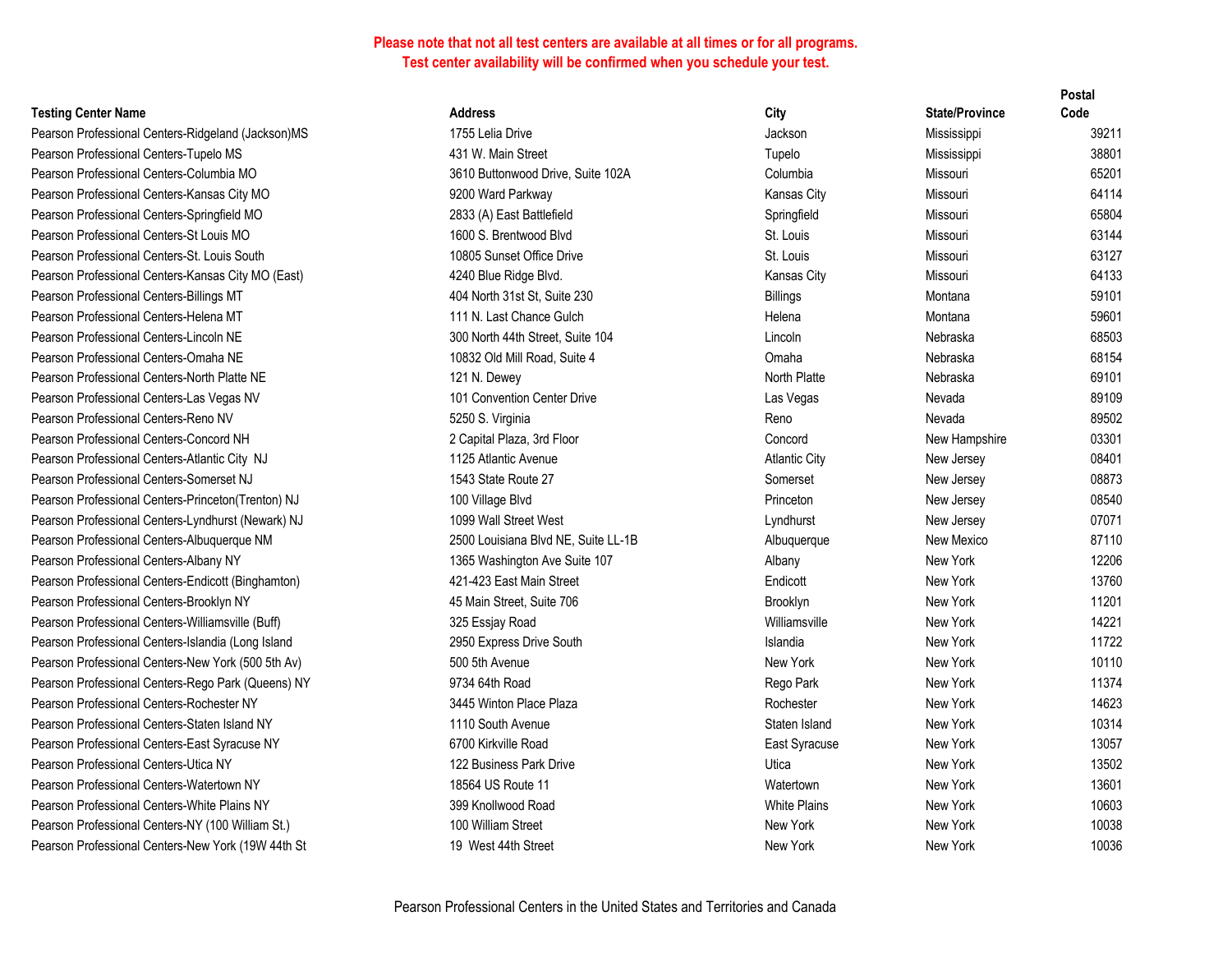#### **Testing Center Name**

Pearson Professional Centers-NY (Herald Square) Pearson Professional Centers-Asheville NC Pearson Professional Centers-Charlotte NC Pearson Professional Centers-Greenville NC Pearson Professional Centers-Raleigh NC Pearson Professional Centers-Wilmington NC Pearson Professional Centers-Winston-Salem NC Pearson Professional Centers-Bismarck ND Pearson Professional Centers-West Fargo ND Pearson Professional Centers-Akron OH Pearson Professional Centers-Cincinnati (Mason) OH Pearson Professional Centers-Westlake(Cleveland)OH Pearson Professional Centers-Beachwood (ClevelandE Pearson Professional Centers-Columbus (North) OH Pearson Professional Centers-Columbus(South) OH Pearson Professional Centers-Dayton OH Pearson Professional Centers-Maumee (Toledo) OH Pearson Professional Centers-Oklahoma City OK Pearson Professional Centers-Tulsa OK Pearson Professional Centers-Medford OR Pearson Professional Centers-Beaverton Portland OR Pearson Professional Centers-Salem OR Pearson Professional Centers-Allentown PA Pearson Professional Centers-Erie PA Pearson Professional Centers-Harrisburg PA Pearson Professional Centers-Lancaster PA Pearson Professional Centers-Wayne (Philadelphia) Pearson Professional Centers-Horsham (Philadelphia Pearson Professional Centers-Pittsburgh (East) PA Pearson Professional Centers-Pittsburgh(West) PA Pearson Professional Centers-Scranton PA Pearson Professional Centers-Philadelphia PA Pearson Professional Centers-Warwick RI Pearson Professional Centers-North Charleston SC Pearson Professional Centers-Columbia SC Pearson Professional Centers-Greenville SC

| <b>Address</b>                          | City             | <b>State/Province</b> | Code  |
|-----------------------------------------|------------------|-----------------------|-------|
| 1350 Broadway                           | New York         | New York              | 10019 |
| One Town Square Boulevard, Suite 350    | Asheville        | North Carolina        | 28803 |
| 4601 Charlotte Park Dr., Suite 340      | Charlotte        | North Carolina        | 28217 |
| 1105 Corporate Dr                       | Greenville       | North Carolina        | 27858 |
| 8024 Glenwood Ave                       | Raleigh          | North Carolina        | 27612 |
| 2709 Market St.                         | Wilmington       | North Carolina        | 28405 |
| 514 S. Stratford Road                   | Winston-Salem    | North Carolina        | 27103 |
| 919 S. 7th Street, Suite 400            | <b>Bismarck</b>  | North Dakota          | 58504 |
| 1150 Prairie Parkway                    | West Fargo       | North Dakota          | 58078 |
| 231 Springside Drive, Suite 125         | Akron            | Ohio                  | 44333 |
| 4770 Duke Drive                         | Mason            | Ohio                  | 45040 |
| 2001 Crocker Road, Suite 350            | Westlake         | Ohio                  | 44145 |
| 3201 Enterprise Parkway                 | Beachwood        | Ohio                  | 44122 |
| 355 E. Campus View Blvd.                | Columbus         | Ohio                  | 43235 |
| 700 Taylor Road, Suite 180              | Gahanna          | Ohio                  | 43230 |
| 1129 Miamisburg-Centerville Rd, Ste 203 | Dayton           | Ohio                  | 45449 |
| 1789 Indian Wood Circle                 | Maumee           | Ohio                  | 43537 |
| 5100 N Brookline                        | Oklahoma City    | Oklahoma              | 73112 |
| 7136 South Yale                         | Tulsa            | Oklahoma              | 74136 |
| 3560 Excel Drive                        | Medford          | Oregon                | 97504 |
| 10700 SW Beaverton Hillsdale Highway    | Beaverton        | Oregon                | 97005 |
| 1660 Oak Street SE                      | Salem            | Oregon                | 97301 |
| 5100 W Tilghman Street, Suite B-30      | Allentown        | Pennsylvania          | 18104 |
| 3123 West 12th Street, Suite D          | Erie             | Pennsylvania          | 16505 |
| 801 East Park Drive                     | Harrisburg       | Pennsylvania          | 17111 |
| 205 Granite Run Drive                   | Lancaster        | Pennsylvania          | 17601 |
| 530 E. Swedesford Road                  | Wayne            | Pennsylvania          | 19087 |
| 110 Gibraltar Road                      | Horsham          | Pennsylvania          | 19044 |
| 1500 Ardmore Blvd.                      | Pittsburgh       | Pennsylvania          | 15221 |
| Penn Center Blvd & Campbell's Run Road  | Pittsburgh       | Pennsylvania          | 15276 |
| 330 Montage Mountain Rd.                | Scranton         | Pennsylvania          | 18507 |
| 1800 John F Kennedy (JFK) Blvd          | Philadelphia     | Pennsylvania          | 19103 |
| 301 Metro Center Boulevard              | Warwick          | Rhode Island          | 02886 |
| 4975 LaCross Rd                         | North Charleston | South Carolina        | 29406 |
| 107 Westpark Boulevard. Suite 170       | Columbia         | South Carolina        | 29210 |
| 301 Halton Road                         | Greenville       | South Carolina        | 29607 |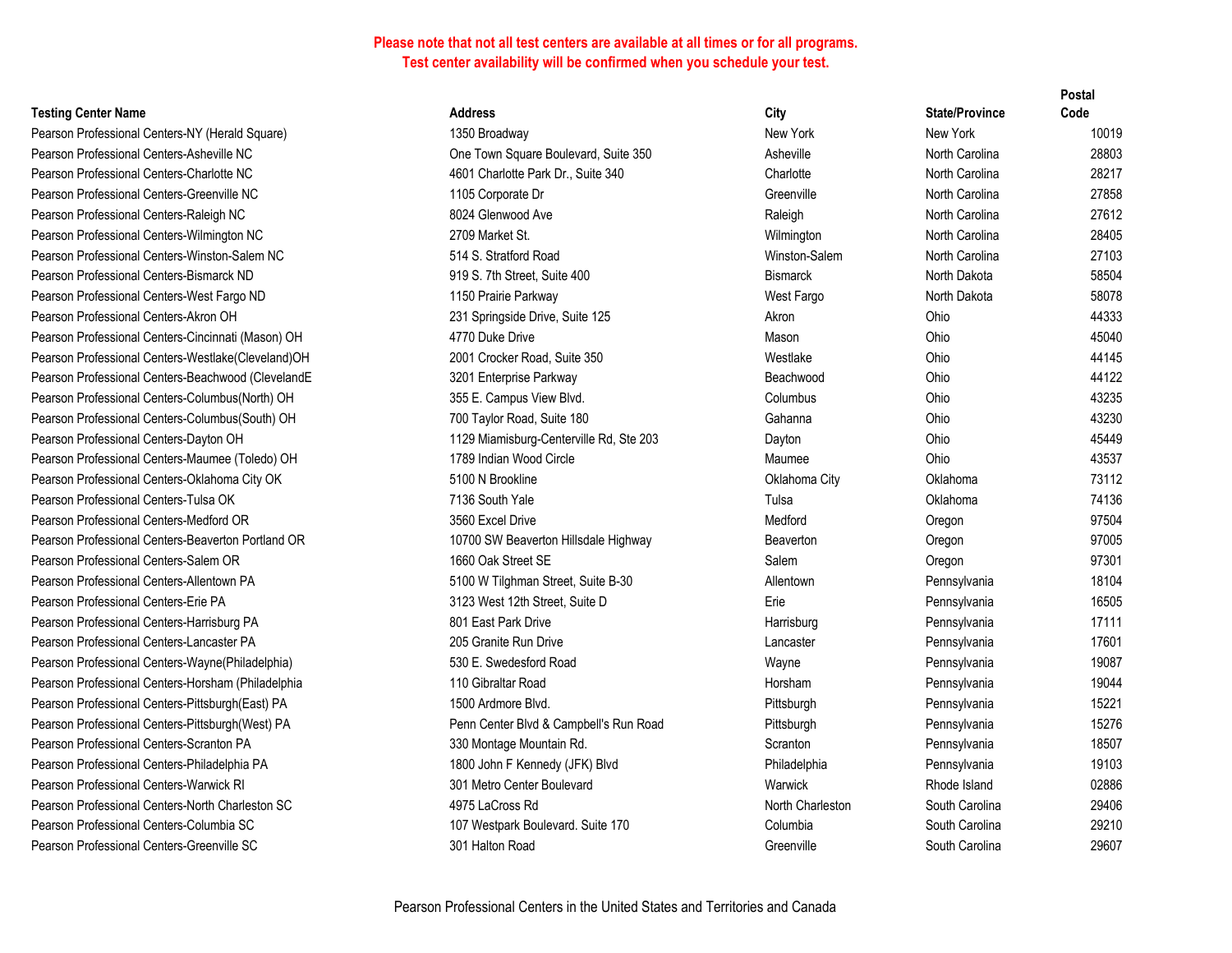| <b>Festing Center Name</b> |  |
|----------------------------|--|
|                            |  |

|                                                    |                                 |                  |                       | ι υσια |
|----------------------------------------------------|---------------------------------|------------------|-----------------------|--------|
| <b>Testing Center Name</b>                         | <b>Address</b>                  | City             | <b>State/Province</b> | Code   |
| Pearson Professional Centers-Sioux Falls SD        | 5101 South Nevada Avenue        | Sioux Falls      | South Dakota          | 57108  |
| Pearson Professional Centers-Chattanooga TN        | 5726 Marlin Road, Suite 310     | Chattanooga      | Tennessee             | 37411  |
| Pearson Professional Centers-Johnson City TN       | 207 Mockingbird Lane, Suite 401 | Johnson City     | Tennessee             | 37604  |
| Pearson Professional Centers-Knoxville TN          | 135 Fox Road                    | Knoxville        | Tennessee             | 37922  |
| Pearson Professional Centers-Memphis TN            | 6060 Poplar Avenue              | Memphis          | Tennessee             | 38119  |
| Pearson Professional Centers-Nashville TN          | 545 Mainstream Drive            | Nashville        | Tennessee             | 37228  |
| Pearson Professional Centers-Abilene TX            | 500 Chestnut St                 | Abilene          | Texas                 | 79602  |
| Pearson Professional Centers-Amarillo TX           | 1616 S Kentucky                 | Amarillo         | Texas                 | 79102  |
| Pearson Professional Centers-Bellaire (Houston) TX | 6800 West Loop S                | <b>Bellaire</b>  | Texas                 | 77401  |
| Pearson Professional Centers-Corpus Christi TX     | 4646 Corona Drive, Suite 175    | Corpus Christi   | Texas                 | 78411  |
| Pearson Professional Centers-Dallas TX             | 12801 North Central Expressway  | Dallas           | Texas                 | 75243  |
| Pearson Professional Centers-El Paso TX            | 4110 Rio Bravo Drive            | El Paso          | Texas                 | 79902  |
| Pearson Professional Centers-Hurst (Fort Worth) TX | 500 Grapevine Hwy.              | Hurst            | Texas                 | 76054  |
| Pearson Professional Centers-Houston(SE) TX        | 8876 Gulf Freeway               | Houston          | Texas                 | 77017  |
| Pearson Professional Centers-Lubbock TX            | 1500 Broadway St                | Lubbock          | Texas                 | 79401  |
| Pearson Professional Centers-Midland TX            | 3300 North A Street             | Midland          | Texas                 | 79705  |
| Pearson Professional Centers-San Antonio TX        | 10000 San Pedro Ave             | San Antonio      | Texas                 | 78216  |
| Pearson Professional Centers-Tyler TX              | 909 East Southeast Loop 323     | Tyler            | Texas                 | 75701  |
| Pearson Professional Centers-Waco TX               | 1105 Wooded Acres Dr            | Waco             | Texas                 | 76710  |
| Pearson Professional Centers-Austin, TX            | 301 Congress Avenue             | Austin           | Texas                 | 78701  |
| Pearson Professional Centers-Houston North (1960W) | 14425 Torrey Chase Blvd         | Houston          | Texas                 | 77014  |
| Pearson Professional Centers-Austin (South)        | 1701 Directors Blvd.            | Austin           | Texas                 | 78744  |
| Pearson Professional Centers-San Antonio (NW)      | 6100 Bandera Road               | San Antonio      | Texas                 | 78238  |
| Pearson Professional Centers-Ogden UT              | 1150 South Depot Drive          | Ogden            | Utah                  | 84404  |
| Pearson Professional Centers-Draper (Salt LakeCty) | 11734 Election Road             | Draper           | Utah                  | 84020  |
| Pearson Professional Centers-South Burlington VT   | 30 Kimball Ave                  | South Burlington | Vermont               | 05403  |
| Pearson Professional Centers-Vienna VA             | 8391 Old Courthouse Road        | Vienna           | Virginia              | 22182  |
| Pearson Professional Centers-Lynchburg VA          | 424 Graves Mill Road            | Lynchburg        | Virginia              | 24502  |
| Pearson Professional Centers-Newport News VA       | 825 Diligence Drive             | Newport News     | Virginia              | 23606  |
| Pearson Professional Centers-Richmond VA           | 3900 Westerre Parkway           | Richmond         | Virginia              | 23233  |
| Pearson Professional Centers-Roanoke VA            | 6701 Peters Creek Road          | Roanoke          | Virginia              | 24019  |
| Pearson Professional Centers-Chesapeake            | 1403 Greenbrier Parkway         | Chesapeake       | Virginia              | 23320  |
| Pearson Professional Centers-Renton (Seattle) WA   | 1300 SW 7th Street              | Renton           | Washington            | 98057  |
| Pearson Professional Centers-Spokane WA            | 1410 N Mullan Rd                | Spokane Valley   | Washington            | 99206  |
| Pearson Professional Centers-Yakima WA             | 1701 Creekside Loop             | Yakima           | Washington            | 98902  |
| Pearson Professional Centers-Seattle (Northgate)   | 10700 Meridian Avenue North     | Seattle          | Washington            | 98133  |
|                                                    |                                 |                  |                       |        |